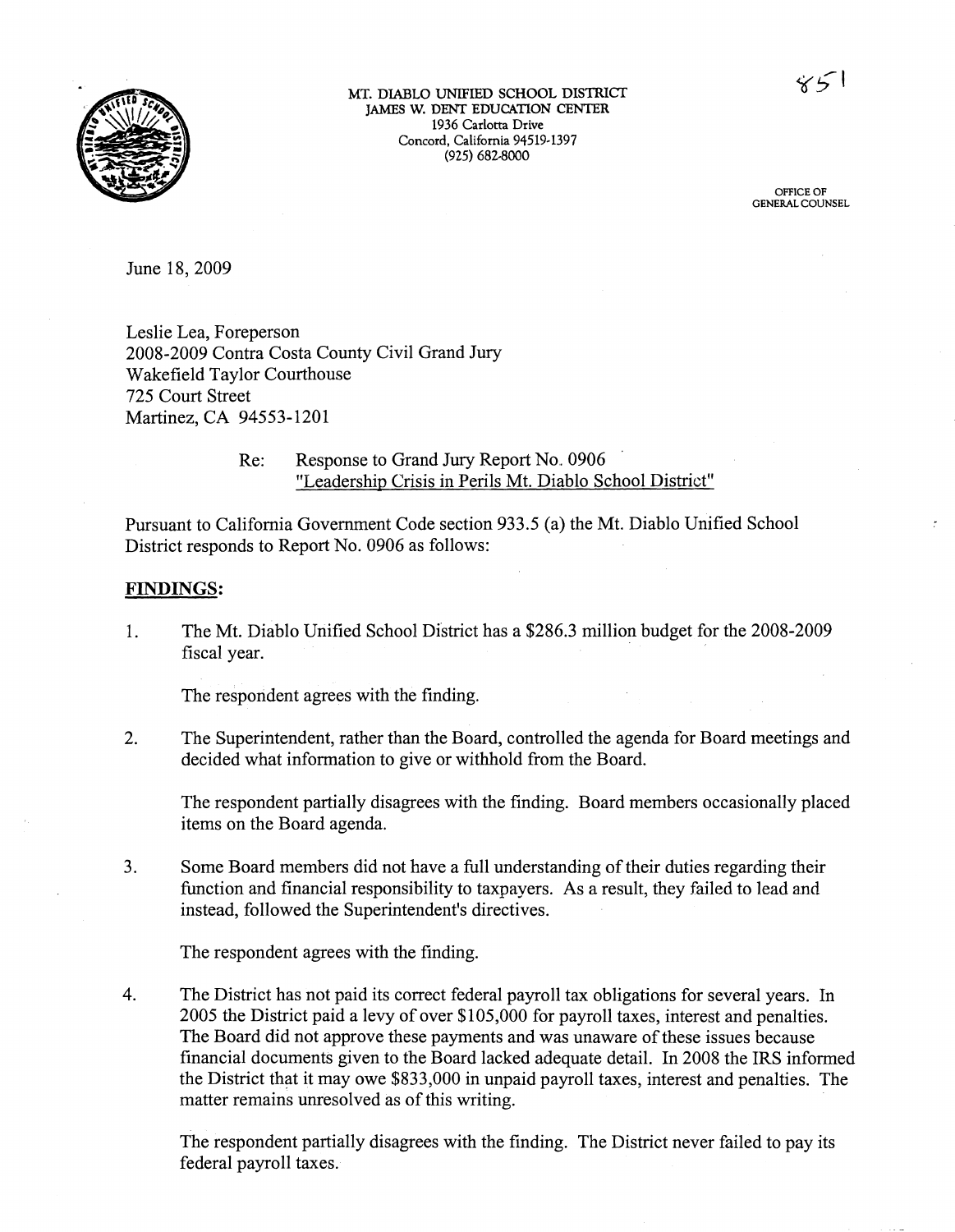5. ADP, a private corporation which has served as the District's payroll tax processor, canceled its contract in November 2006, because the District failed to fund the necessary amounts to provide for payment to the IRS.

The respondent partially agrees with the finding. ADP did write to the District in November 2006. The District believes that ADP bears partial responsibility for the IRS problems.

*6.* The Board approved the creation of an in-house attorney position as a cost cutting measure. It directed the attorney report to the Superintendent. This reporting relationship limited the volume and type of work provided to the Board by the in-house attorney.

The respondent agrees with the finding.

 $\bullet$  .

7. Between 2002 and 2007, the District paid for work performed by an outside law firm. The law firm worked without a valid contract. This action violated District policy and the Board was unaware of the situation because renewal contracts were not forwarded by the Superintendent.

The respondent agrees with the finding.

8. District policy dated July 16,2002, requires Board approval for all bills over \$25,000. The Superintendent frequently violated this policy by not submitting bills in excess of \$25,000 to the Board. As one example, he unilaterally authorized payment in 2007 of a disputed bill for almost \$1 10,000 to an outside legal firm.

The respondent agrees with the finding.

9. The Superintendent withheld critical financial information from the Board.

The respondent agrees with the finding.

10. The Superintendent inhibited the free exchange of informatien between various departments within the District. These actions undermined employee morale, and in some cases, led them to not report for work or to resign.

Respondent partially disagrees with the finding. Respondent cannot speculate as to the mental processes of employees, and on that basis cannot completely agree with the finding.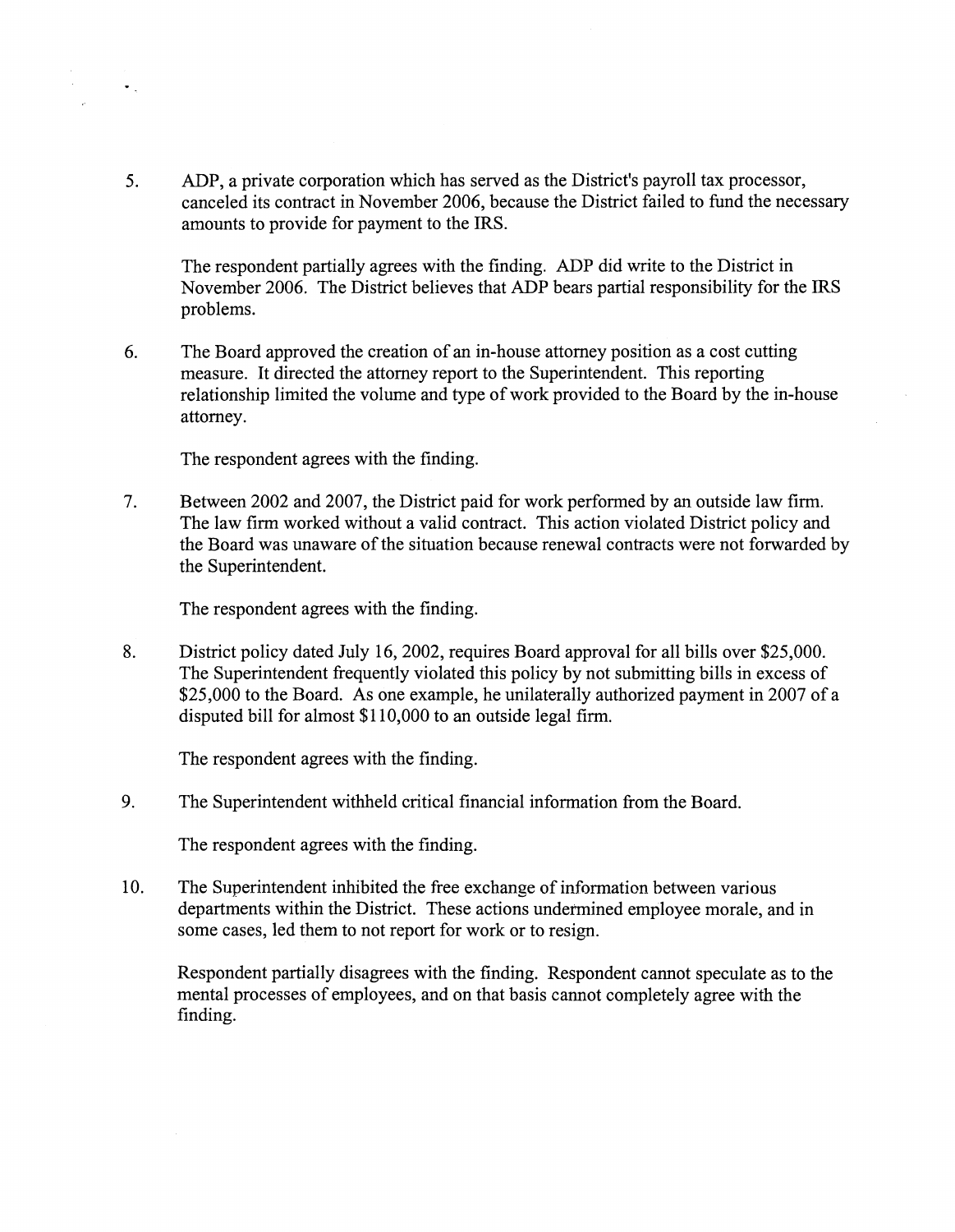## **RECOMMENDATIONS:**

 $\bullet$   $^{-1}$ 

That the President of the Board have a direct role in setting the agenda for its meetings. 1.

The recommendation has been implemented; the Board President and Vice President take an active role in setting the Board meeting agenda.

 $2<sub>1</sub>$ That current Board members be required to attend training or continuing education programs to learn and understand their role and financial responsibilities as elected Board members and similar training be a requirement for new Board members.

The recommendation has been implemented. Although not a requirement of the position, as a matter of good governance Board Members have attended, and will continue to attend, continuing education sessions.

 $3<sub>1</sub>$ That effective immediately, the Board be given a list of disbursements on a monthly basis. Vouchers exceeding \$25,000 shall detail the vendor and reason for payment.

The recommendation has been implemented. Records of disbursements are now distributed to all Board members. Summaries are included in the Board meeting agenda.

 $\overline{4}$ . That the Board initiated a feasibility study on outsourcing the payroll function.

The recommendation will not be implemented because it is not warranted. Payroll is now functioning well. Employee complaints have been greatly reduced.

5. That in-house counsel report directly to the Board.

> That recommendation has already been implemented. On December 16,2008, the Board approved a change in reporting relationship and a modification of the General Counsel's job description.

6. That a feasibility study be initiated to determine the optimum number of attorneys needed to serve in the Legal Counsel Department, and the Legal Department be expanded to bring a majority of work in-house, including unique work for Special Education.

The recommendation has already been implemented. On January 13,2009, the Board approved a reorganization of the Office of General Counsel including the addition of an Associate General Counsel position. Review of the feasibility of additional in-house counsel is ongoing.

7. That outside Legal Counsel providers agree to adhere to District billing policies.

The recommendation has already been implemented. Adherence to District billing policies is a necessary precondition to performing legal services for the District.

8. That the Accounts Payable Department verify all contracts over \$25,000 be approved by the Board prior to payment and Legal Counsel monitor deficiencies.